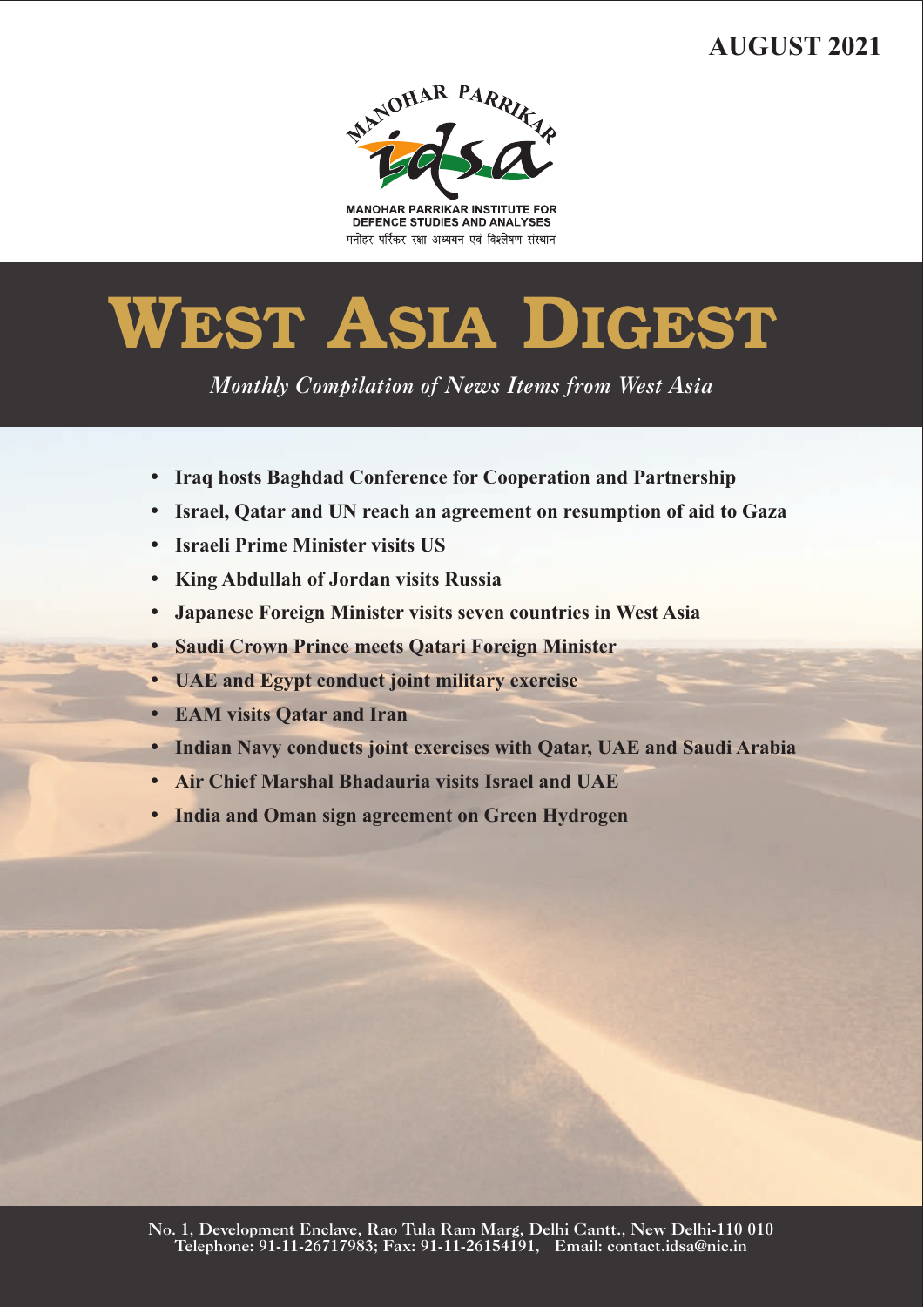#### **Iraq hosts Baghdad Conference for Cooperation and Partnership**

The Iraq government organised a regional peace conference named as Baghdad Conference for Cooperation and Partnership on August 28 to discuss challenges, common issues and future prospects. The Conference brought together leaders from Egypt, Iran, Jordan, Kuwait, Qatar, Turkey, Saudi Arabia, and UAE. Heads of State attending the Conference included Egyptian President Abdel Fattah El Sisi, King Abdullah II of Jordan, Qatari Emir Sheikh Tamim and French President Emmanuel Macron. The leaders stressed the need to unify regional and international efforts for the stability and security of the region and emphasised their support for Iraq's reconstruction and to ensure the voluntary and dignified return of the displaced Iraqis to their areas. Iraqi officials stated that they did not expect any diplomatic breakthroughs in the Conference, but getting all these regional countries to sit around the table to discuss the issues is an achievement.

#### **Israel, Qatar and UN reach an agreement on resumption of aid to Gaza**

Israel, Qatar and the UN agreed on a mechanism to disburse aid to the Gaza Strip. As per the deal, a sum of US\$ 100 per family will be transferred to 100,000 families residing in the Gaza Strip by the UN, starting in September. Israeli Defence Minister Benny Gantz said that under the new mechanism funds will be transferred to hundreds of thousands of Gazan people by the UN directly to their bank accounts, with Israel overseeing the recipients. The aid to

Gaza was blocked by Israel after the May conflict with Hamas, fearing that the money would reach the hands of Hamas. Prior to the war, every month an amount of US\$ 30 million was transferred in cash to Gaza through the border crossing controlled by Israel.

#### **Israeli Prime Minister visits US**

Israeli Prime Minister Neftali Bennett was on a two-day visit to the US. He met with US President Joe Biden on August 27 who expressed his full support for Israel's security and right to self-defence. Biden further assured Bennett that Iran will not be allowed to develop nuclear weapons and both the leaders discussed steps to contain Iran's maligning regional activities. Biden expressed his full support for Israel's ties with the Arab and Muslim countries around the world. They also discussed ways to advance peace and security for Israel and Palestine.

#### **King Abdullah of Jordan visits Russia**

Jordan's King Abdullah II bin Al Hussein visited Russia on August 23. He met with Russian President Vladimir Putin and had talks on a wide range of issues including the Israel-Palestine conflict, Syria, Afghanistan and Libya. Abdullah visited the International Military-Technical Forum "Army-2021" and took note of the latest Russian military technology. President Putin stated that the ties between Russia and Jordan are constantly flourishing in multi-dimensional areas such as trade, economy and agriculture. He also emphasised expanding the cooperation in the fight against the Covid-19 pandemic.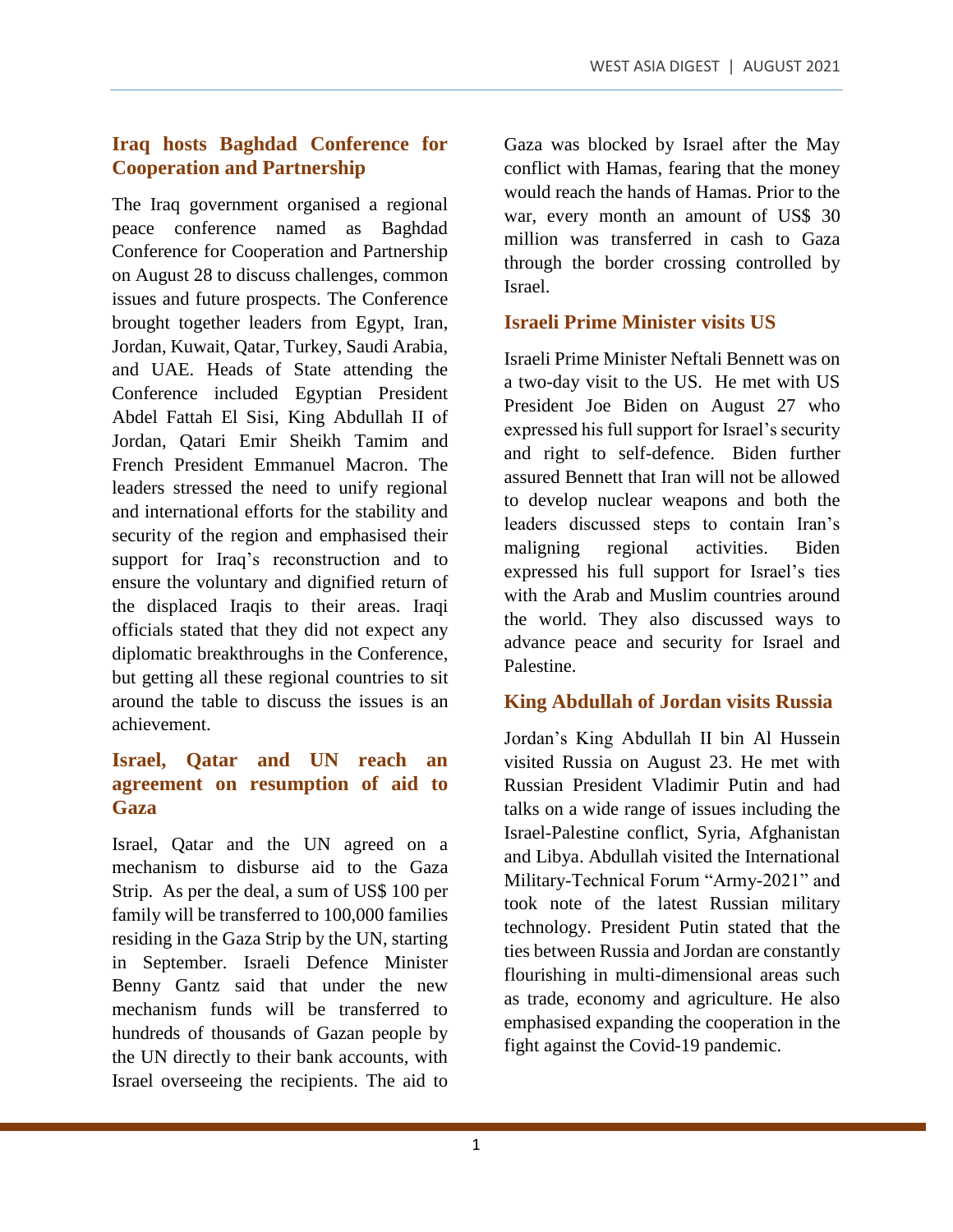#### **Japanese Foreign Minister visits seven countries in West Asia**

Japanese Foreign Minister Toshimitsu Motegi visited Egypt, Iran, Israel, Jordan, Palestine, Turkey and Qatar to discuss regional security in West Asia and the response to the Covid-19 pandemic. During his visit to Iran, he met with President Ebrahim Raisi, Foreign Minister Mohammad Javad Zarif, and Speaker of the Parliament Mohammad Bagher Ghalibaf. They discussed a range of issues including Iran's nuclear deal and the developing situation in Afghanistan.

In Qatar, he participated in the first "Japan-Qatar Strategic Dialogue." Motegi also introduced Japan's efforts to achieve a "Free and Open Indo-Pacific" and stated that this vision will contribute to the development in the region. As Qatar has hosted the Afghanistan peace negotiations, both sides discussed the current situation in Afghanistan and future prospects and confirmed that they would continue to cooperate.

Motegi reiterated that Japan supports a "twostate solution" to the Israel-Palestine conflict. He requested Israel to continue their cooperation for the implementation of Japanese assistance to the Palestinians, including the "Corridor for Peace and Prosperity" initiative. During his meeting with Egyptian officials, both sides affirmed the need for continuing consultation and coordination in the different international forums, especially for the upcoming Tokyo International Conference on African Development set to be held in Tunisia next year.

#### **Saudi Crown Prince meets Qatari Foreign Minister**

The Saudi Crown Prince Mohammed bin Salman met Qatar's Foreign Minister Mohammed bin Abdul Rahman Al Thani in the city of NEOM on August 25. Both sides discussed bilateral cooperation in several areas along with the regional developments. Earlier this month, Qatar appointed an ambassador to Riyadh following Saudi Arabia reinstating its envoy to Doha. Post Al Ula summit, the relations of Doha with the quartet of Saudi Arabia, UAE, Bahrain and Egypt are being normalised.

#### **UAE and Egypt conduct joint military exercise**

UAE and Egypt conducted a multi-day military exercise *Zayed-3* consisting of joint flights conducted via the use of multipurpose fighter aircraft and missions which involved defending important locations as well as attacking enemy targets on August 14. The exercise aimed to improve train forces of the two countries in air combat strategies. The exercise is a part of the UAE's efforts to enhance its military cooperation with Egypt's Armed Forces, and encourage the exchange of expertise to boost their capabilities and be prepared to deal with future threats to the region's stability and security.

### **EAM visits Qatar and Iran**

External Affairs Minister Dr. Subrahmanyam Jaishankar visited Doha and Tehran to discuss issues of mutual interest, especially the rapid deterioration of the security situation in Afghanistan. This is